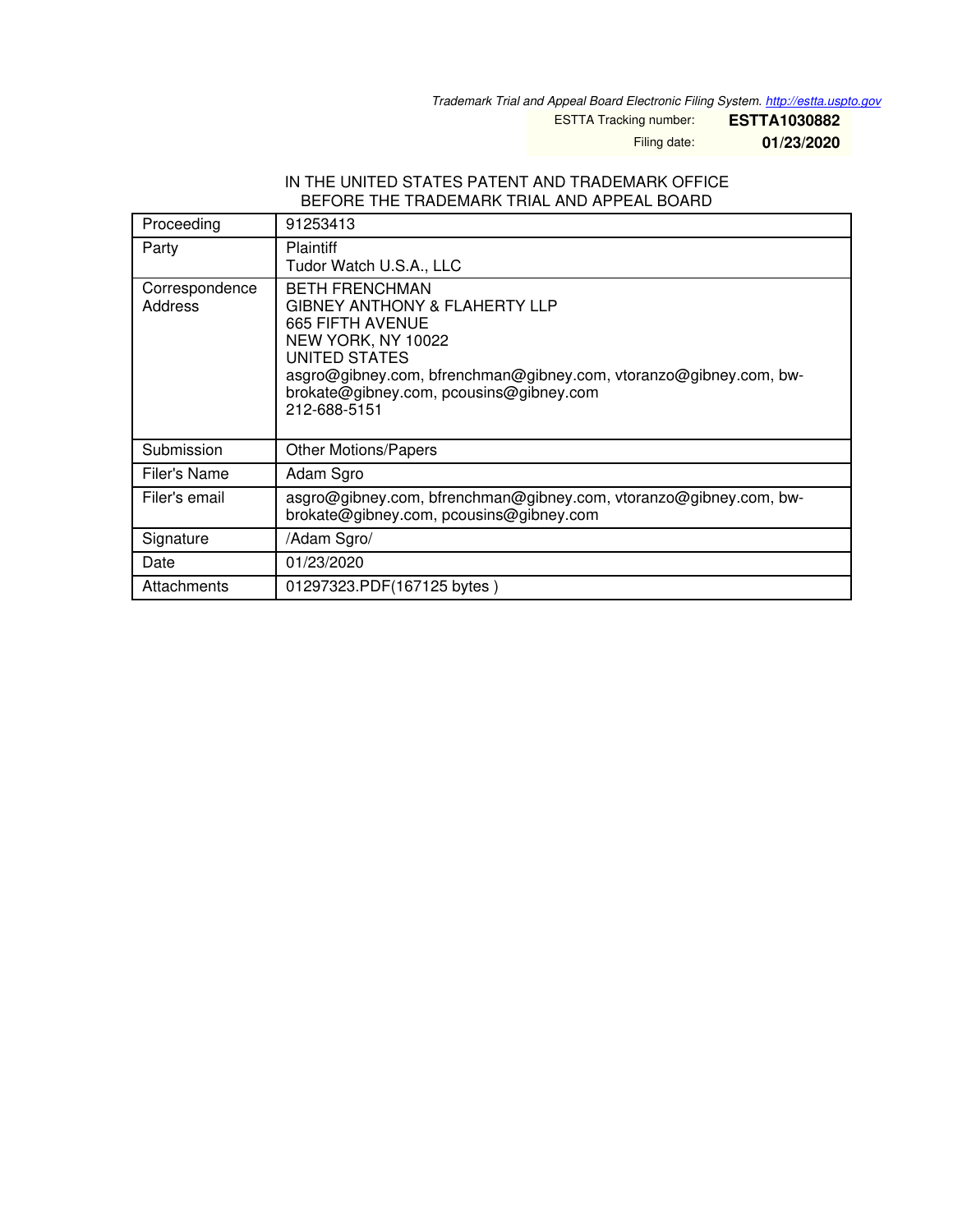## IN THE UNITED STATES PATENT AND TRADEMARK OFFICE BEFORE THE TRADEMARK TRIAL AND APPEAL BOARD

In re the Matter of

TUDOR WATCH U.S.A., LLC,

Opposer,

v.

Opposition No.: 91253413

ZHANG PENG,

Applicant.

Application Serial No. 88542229 Mark: TUVROR Filing Date: January 9, 2020

## STIPULATION TO AMEND APPLICATION TO DELETE "SMART WATCHES" AND CONDITIONAL WITHDRAWAL OF OPPOSITION WITH PREJUDICE

IT IS HEREBY STIPULATED AND AGREED between Opposer, Tudor Watch U.S.A., LLC ("Tudor"), a New York corporation having an address of 665 Fifth Avenue, New York, New York 10022 and Applicant, Zhang Peng ("Peng"), an individual residing in China, as follows:

Peng hereby requests that the identification of goods be amended to delete the  $1.$ goods "Smart watches" in international class 009 from its Application Serial No. 88542229 (the "TUVROR Application")

2. Tudor consents to Peng's requested amendment to the TUVROR Application and since the amendment is narrowing in nature, no republication is required.

3. Upon the approval and entry of the proposed amendment to the TUVROR Application, Tudor hereby consents to the withdrawal of this Opposition No. 91253413 and the Opposition should be dismissed with prejudice.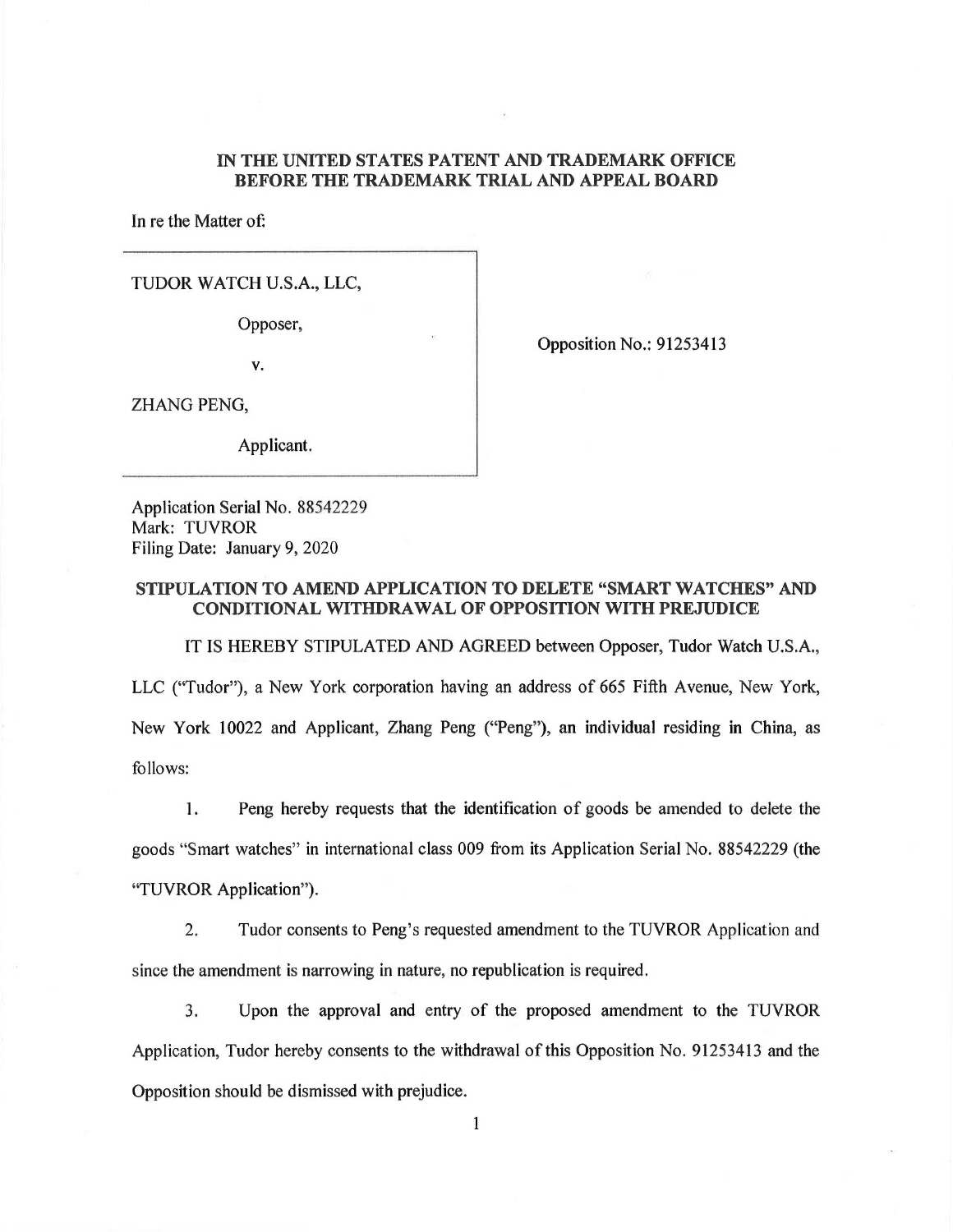# TUDOR WATCH U.S.A., LLC

 $\gamma$ By:

Beth Frenchman (bfrenchman@gibney.com) Adam Sgro (asgro@gibney.com) GIBNEY, ANTHONY & FLAHERTY, LLP 665 Fifth Avenue New York, NY 10022 T: (212) 688-5151 F: (212) 688-8315

ZHANG PENG By:

Jonathan G. Morton (jm@moas.com) Morton & Associates LLP 246 West Broadway New York, NY 10013 T: 212-468-5515 F:212-656-1828

Attorney for Applicant

Attorney for Opposer